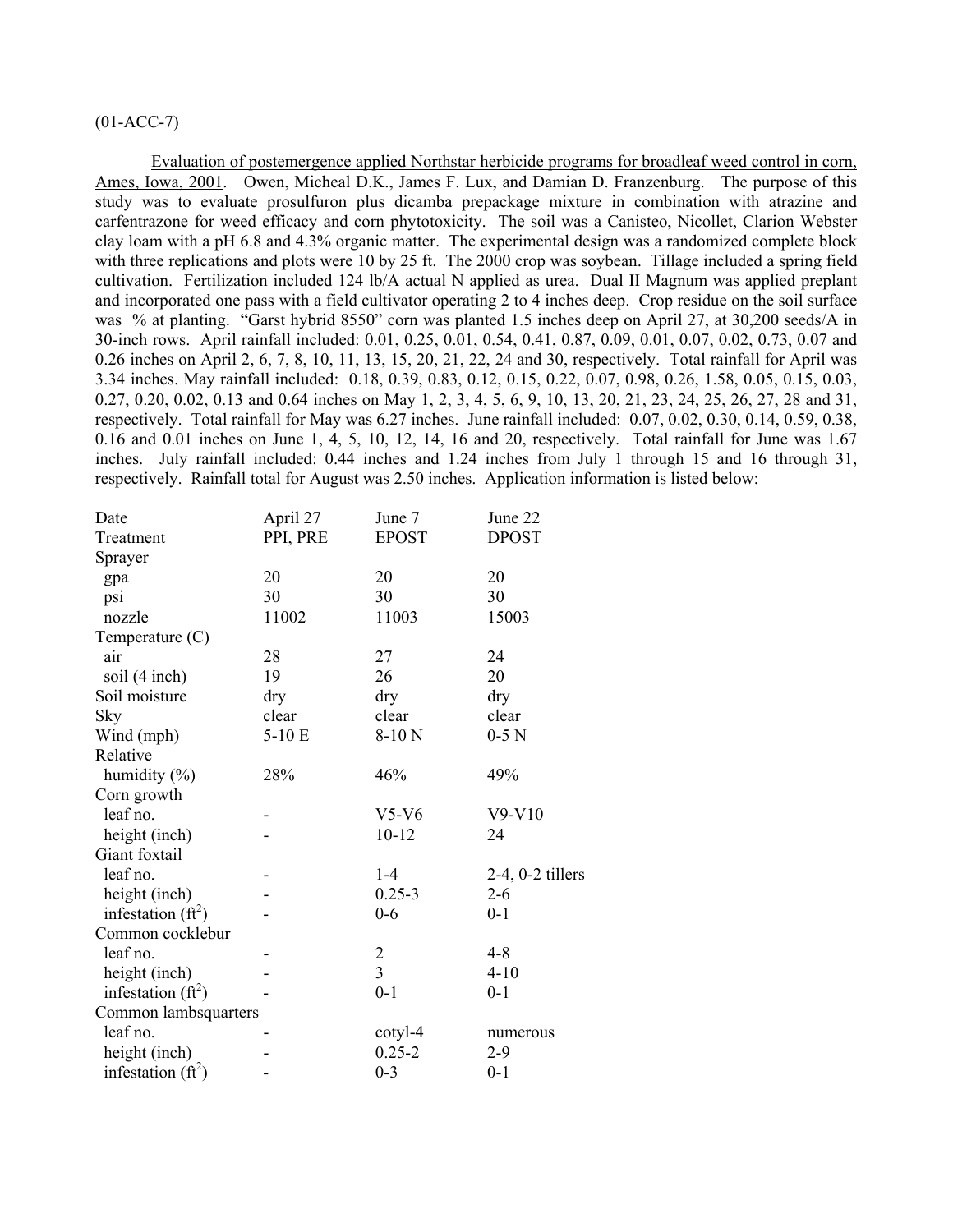| Common waterhemp     |               |          |
|----------------------|---------------|----------|
| leaf no.             | cotyl-2       | numerous |
| height (inch)        | $0.125 - 0.5$ | $3-4$    |
| infestation $(ft^2)$ | $0-3$         | $0 - 1$  |
| Velvetleaf           |               |          |
| leaf no.             | cotyl-4       | $3-6$    |
| height (inch)        | $0.25 - 4$    | $3 - 6$  |
| infestation $(ft^2)$ | $0 - 1$       | $0 - 1$  |

Significant differences in corn stand between treatments were determined, but were due to variability in emergence and not herbicides. PRE tank-mixture treatments of Dual II Magnum plus Atrazine provided acceptable giant foxtail, common waterhemp and common lambsquarters control on June 18. Dual II Magnum plus Atrazine at 0.75 lb/A was not effective in controlling velvetleaf and common lambsquarters on July 6 and August 20. Dual plus Atrazine at 1.0 lb/A was, however. Common cocklebur was unacceptable on all evaluation dates with both treatments. EPOST treatments of Northstar plus Aim following PRE Dual II Magnum applications caused 12 to 15% corn injury when observed on June 18, eleven days after application. Excellent giant foxtail, velvetleaf, common waterhemp, common lambsquarters, and common cocklebur control was achieved with the PRE plus EPOST treatments when observed on June 18, July 6, and August 20. DPOST (directed post) applications following PRE demonstrated excellent crop safety when observed on June 29, seven days after application. Resultant weed control on July 6 and August 20 with these treatments was excellent. Considerable variability in corn yields was observed with significant differences occurring between treatments. (Dept. of Agronomy, Iowa State University, Ames)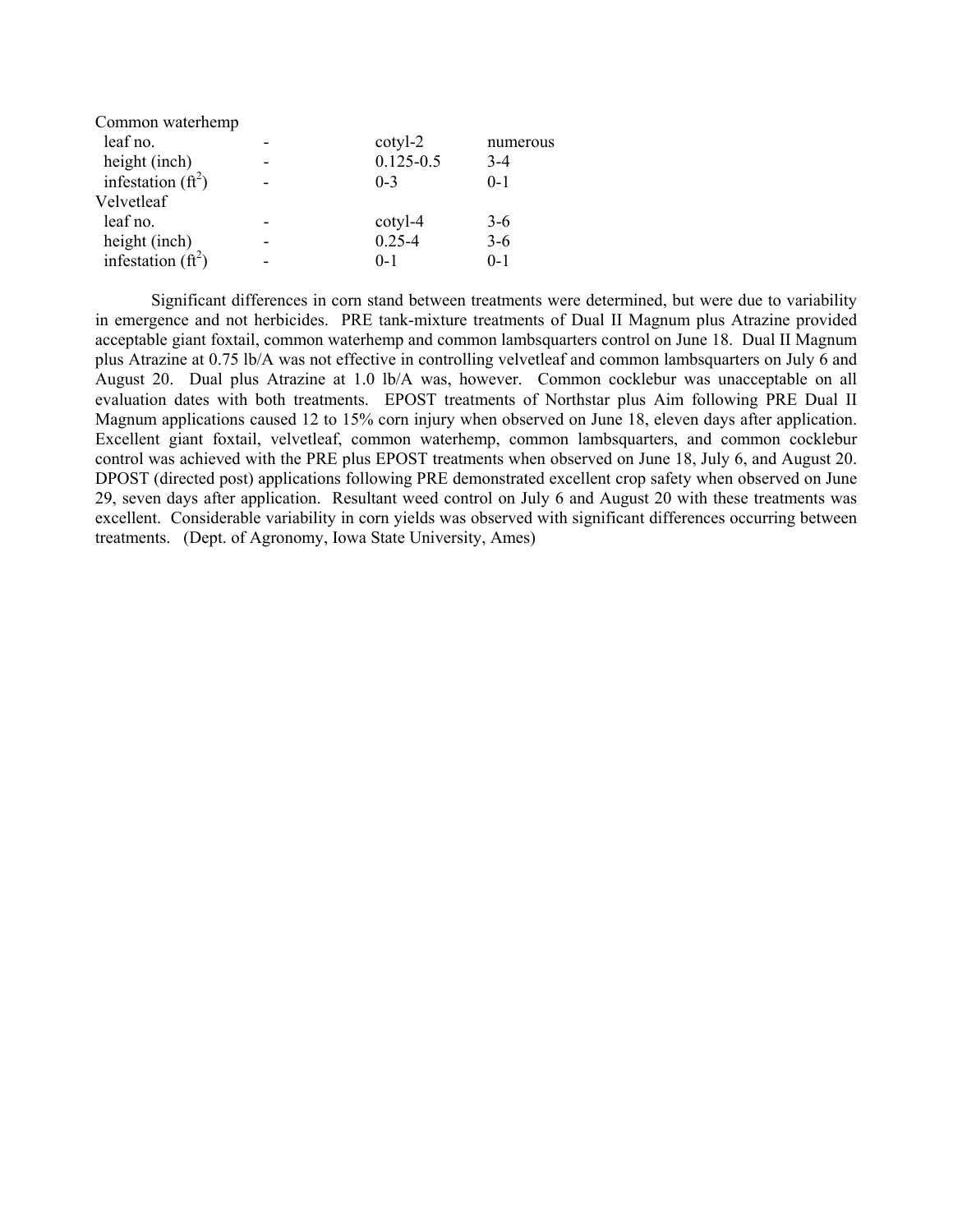### **DATA MEAN**

 **TITLE:** Evaluation of postemergence applied Northstar herbicide programs for broadleaf weed control in corn.  **CREATED:** 06/04/2001 **REVISED:** 11/30/2001 **COMPLETED:** N

 **PROJECT TYPE:** HERBICIDE

 **DESIGN:** RANDOMIZED COMPLETE BLOCK DESIGN

 **LOCATION:** AMES, IA **RESEARCHED BY:** IA State University

| PLOT SIZE: 10.00 FT WIDE X 25.00 FT LONG                                                                                |                                               |                                                                        |                                                                          |                | REPS: 03          |                           |                |
|-------------------------------------------------------------------------------------------------------------------------|-----------------------------------------------|------------------------------------------------------------------------|--------------------------------------------------------------------------|----------------|-------------------|---------------------------|----------------|
| TRT TREATMENT<br>NUM COMPONENT                                                                                          | DOSAGE<br><b>RATE</b>                         |                                                                        | ZEAMD<br>17.5 FT<br>UNIT TM 07/05/01 05/21/01 06/18/01 06/18/01 06/18/01 | ZEAMD<br>PHY % | ZEAMD<br>PHY %    | SETFA<br>CON <sub>8</sub> | ABUTH<br>CON % |
| 1A»DUAL II MAGNUM (7.64EC)                                                                                              | 1.43                                          | $T.A.A$ 1                                                              | 28                                                                       | $\Omega$       | $\circ$           | 95                        | 40             |
| 2A»DUAL II MAGNUM (7.64EC)<br>B AATREX 4L (SC)                                                                          | 1.43<br>0.75                                  | LAA 1<br>LAA 2                                                         | 32                                                                       | $\Omega$       | $\circ$           | 93                        | 65             |
| 3A»DUAL II MAGNUM (7.64EC)<br>B AATREX 4L (SC)                                                                          | 1.43<br>1.00                                  | LAA 1<br>LAA 2                                                         | 30                                                                       | $\circ$        | $\circ$           | 92                        | 91             |
| 4A»DUAL II MAGNUM (7.64EC)<br>B»NORTHSTAR (47.4WG)<br>C»CROP OIL CONCENTRATE                                            | 1.43<br>0.148<br>2.00                         | LAA 1<br>LAA 3<br>$PMA \t3$                                            | 28                                                                       | $\Omega$       | $\Omega$          | 96                        | 99             |
| D»AMMONIUM SULFATE<br>5A»DUAL II MAGNUM (7.64EC)<br>B AATREX 4L (SC)<br>C»NORTHSTAR (47.4WG)                            | 2.50<br>1.43<br>0.75<br>0.148                 | LMA 3<br>LAA 1<br>LAA 2<br>LAA 3                                       | 30                                                                       | $\Omega$       | $\Omega$          | 96                        | 99             |
| D»CROP OIL CONCENTRATE<br>E»AMMONIUM SULFATE                                                                            | 2.00<br>2.50                                  | PMA <sub>3</sub><br>$LMA$ 3                                            | 30                                                                       | $\Omega$       | $\Omega$          | 98                        | 99             |
| 6A»DUAL II MAGNUM (7.64EC)<br>B AATREX 4L (SC)<br>C»NORTHSTAR (47.4WG)<br>D»CROP OIL CONCENTRATE<br>E»AMMONIUM SULFATE  | 1.43<br>1.00<br>0.148<br>2.00<br>2.50         | LAA 1<br>LAA 2<br>LAA 3<br>PMA <sub>3</sub><br>$LMA$ 3                 |                                                                          |                |                   |                           |                |
| 7A»DUAL II MAGNUM (7.64EC)<br>B AATREX 4L (SC)<br>C»CROP OIL CONCENTRATE<br>D»AMMONIUM SULFATE                          | 1.43<br>0.75<br>2.00<br>2.50                  | LAA 1<br>LAA 3<br>PMA <sub>3</sub><br>LMA 3                            | 32                                                                       | $\circ$        | $3^{\circ}$       | 96                        | 99             |
| 8A»DUAL II MAGNUM (7.64EC)<br>B AATREX 4L (SC)<br>C»CROP OIL CONCENTRATE<br>D»AMMONIUM SULFATE                          | 1.43<br>1.00<br>2.00<br>2.50                  | LAA 1<br>LAA 3<br>PMA <sub>3</sub><br>LMA 3                            | 30                                                                       | $\bigcirc$     | $\overline{2}$    | 9.5                       | 94             |
| 9A»DUAL II MAGNUM (7.64EC)<br>B AATREX 4L (SC)<br>C»NORTHSTAR (47.4WG)<br>D»CROP OIL CONCENTRATE<br>E»AMMONIUM SULFATE  | 1.43<br>0.75<br>0.148<br>2.00<br>2.50         | LAA 1<br>LAA 3<br>LAA 3<br>PMA <sub>3</sub><br>LMA 3                   | 31                                                                       | $\circ$        |                   | $2^{\circ}$<br>96         | 99             |
| 10A»DUAL II MAGNUM (7.64EC)<br>B AATREX 4L (SC)<br>C»NORTHSTAR (47.4WG)<br>D»CROP OIL CONCENTRATE<br>E»AMMONIUM SULFATE | 1.43<br>1.00<br>0.148<br>2.00<br>2.50         | LAA 1<br>LAA 3<br>LAA 3<br>PMA <sub>3</sub><br>LMA 3                   | 29                                                                       | $\circ$        | $\mathbf{3}$      | 99                        | 99             |
| 11A»DUAL II MAGNUM (7.64EC)<br>B»NORTHSTAR (47.4WG)<br>$C\gg AIM$ (40DF)<br>D»NIS<br>E»AMMONIUM SULFATE                 | 1.43<br>0.148<br>0.005<br>0.25<br>2.50        | LAA 1<br>LAA 3<br>LAA 3<br>PMV <sub>3</sub><br>LMA 3                   | 29                                                                       | $\circ$        | $12 \overline{ }$ | 95                        | 99             |
| 12A»DUAL II MAGNUM (7.64EC)<br>B»NORTHSTAR (47.4WG)<br>$C\gg AIM$ (40DF)<br>D»NIS<br>E»AMMONIUM SULFATE                 | 1.43<br>0.148<br>LAA<br>0.006<br>0.25<br>2.50 | LAA 1<br>$\overline{\mathbf{3}}$<br>LAA 3<br>PMV <sub>3</sub><br>LMA 3 | 29                                                                       | $\circ$        | 15                | 99                        | 98             |
| 13A»DUAL II MAGNUM (7.64EC)<br>B»NORTHSTAR (47.4WG)<br>$C\gg AIM$ (40DF)<br>D»NIS<br>E»AMMONIUM SULFATE                 | 1.43<br>0.148<br>0.008<br>0.25<br>2.50        | LAA 1<br>LAA 3<br>LAA 3<br>PMV <sub>3</sub><br>LMA 3                   | 30                                                                       | $\circ$        | 15                | 96                        | 99             |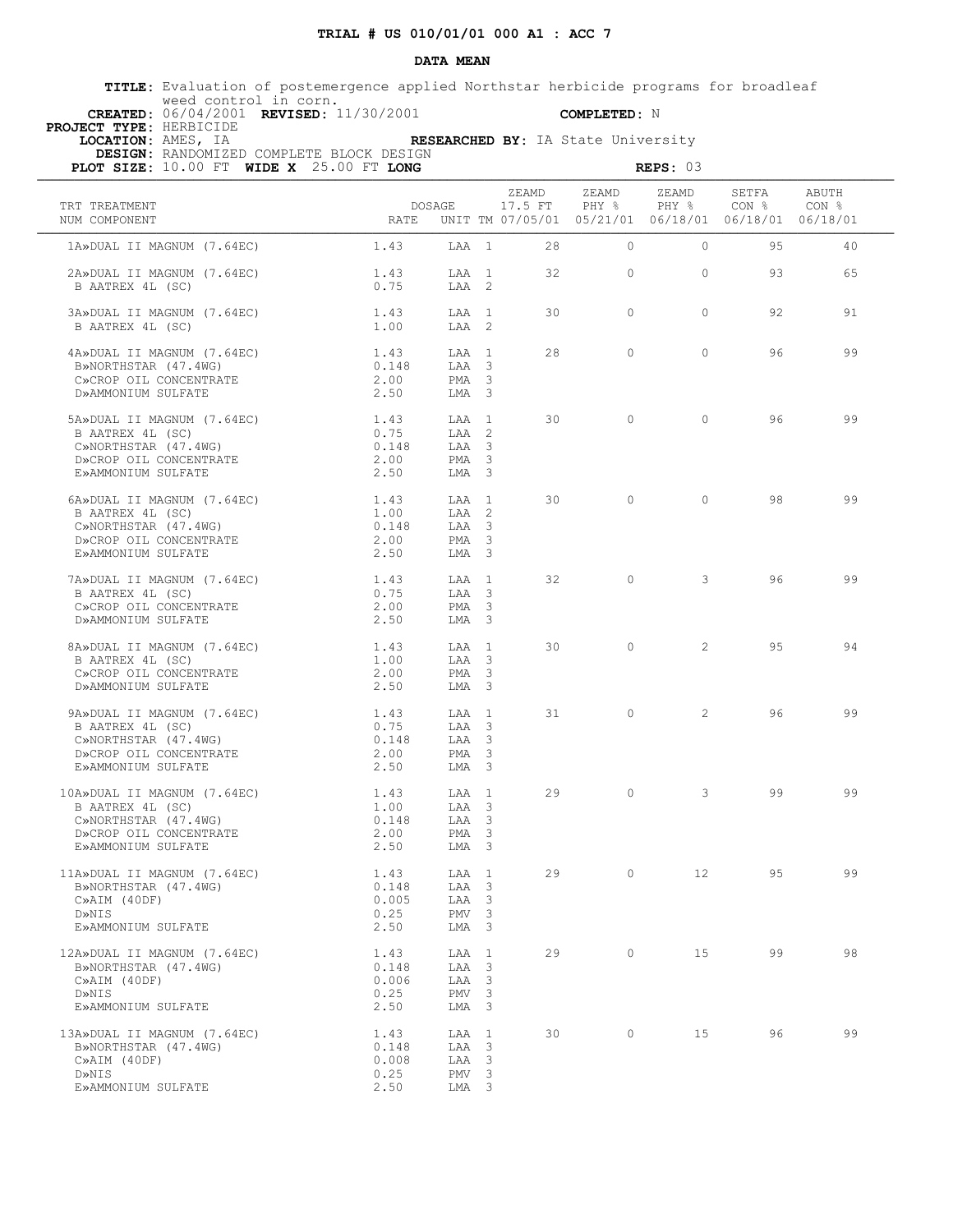### **DATA MEAN**

| TRT TREATMENT<br>NUM COMPONENT                                                                                          | RATE                                   | DOSAGE                                                              | ZEAMD<br>17.5 FT | ZEAMD<br>PHY %<br>UNIT TM 07/05/01 05/21/01 06/18/01 06/18/01 06/18/01 | ZEAMD<br>PHY 응 | SETFA<br>CON % | ABUTH<br>CON <sub>8</sub> |
|-------------------------------------------------------------------------------------------------------------------------|----------------------------------------|---------------------------------------------------------------------|------------------|------------------------------------------------------------------------|----------------|----------------|---------------------------|
| 14A»DUAL II MAGNUM (7.64EC)<br>B»CALLISTO (4SC)<br>C»CROP OIL CONCENTRATE<br>$D \gg 28$ %N                              | 1.43<br>0.094<br>1.00<br>2.50          | LAA 1<br>$T.AA$ 3<br>PMV <sub>3</sub><br>PMV <sub>3</sub>           | 30               | $\Omega$                                                               | $\Omega$       | 9.5            | 99                        |
| 15A»DUAL II MAGNUM (7.64EC)<br>B AATREX 4L (SC)<br>C»CALLISTO (4SC)<br>D»CROP OIL CONCENTRATE<br>E>28%N                 | 1.43<br>0.50<br>0.094<br>1.00<br>2.50  | LAA 1<br>$TAA$ 3<br>$TAA$ 3<br>PMV <sub>3</sub><br>PMV <sub>3</sub> | 29               | $\cap$                                                                 | $\cap$         | 9.5            | 99                        |
| 16A»DUAL II MAGNUM (7.64EC)<br>B»NORTHSTAR (47.4WG)<br>C»CROP OIL CONCENTRATE<br>D»AMMONIUM SULFATE                     | 1.43<br>0.148<br>2.00<br>2.50          | T.AA 1<br>LAA 4<br>PMA 4<br>LMA 4                                   | 29               | $\bigcap$                                                              | $\Omega$       | 93             | 47                        |
| 17A»DUAL II MAGNUM (7.64EC)<br>B AATREX 4L (SC)<br>C»NORTHSTAR (47.4WG)<br>D»CROP OIL CONCENTRATE<br>E»AMMONIUM SULFATE | 1.43<br>0.75<br>0.148<br>2.00<br>2.50  | T.AA 1<br>$T.A.A$ 4<br>LAA 4<br>PMA 4<br>$LMA$ 4                    | 27               | $\Omega$                                                               | $\Omega$       | 92             | 40                        |
| 18A»DUAL II MAGNUM (7.64EC)<br>B AATREX 4L (SC)<br>C»NORTHSTAR (47.4WG)<br>D»CROP OIL CONCENTRATE<br>E»AMMONIUM SULFATE | 1.43<br>1.00<br>0.148<br>2.00<br>2.50  | T.AA 1<br>LAA 4<br>$T.A.A$ 4<br>PMA 4<br>LMA 4                      | 2.8              | $\bigcap$                                                              | $\Omega$       | 87             | 42                        |
| 19A»DUAL II MAGNUM (7.64EC)<br>B»NORTHSTAR (47.4WG)<br>$C\gg AIM$ (40DF)<br>D»NIS<br>E»AMMONIUM SULFATE                 | 1.43<br>0.148<br>0.005<br>0.25<br>2.50 | T.AA 1<br>LAA 4<br>LAA 4<br>PMV 4<br>$LMA$ 4                        | 29               | $\cap$                                                                 | $\Omega$       | 88             | 38                        |
| 20A»DUAL II MAGNUM (7.64EC)<br>B»NORTHSTAR (47.4WG)<br>$C\gg AIM$ (40DF)<br>D»NIS<br>E»AMMONIUM SULFATE                 | 1.43<br>0.148<br>0.006<br>0.25<br>2.50 | LAA 1<br>LAA 4<br>LAA 4<br>PMV 4<br>T.MA 4                          | 29               | $\Omega$                                                               | $\Omega$       | 93             | 50                        |
| 21A»DUAL II MAGNUM (7.64EC)<br>B»NORTHSTAR (47.4WG)<br>$C\gg AIM$ (40DF)<br>D»NIS<br>E»AMMONIUM SULFATE                 | 1.43<br>0.148<br>0.008<br>0.25<br>2.50 | LAA 1<br>$T.A.A$ 4<br>LAA 4<br>PMV 4<br>LMA 4                       | 29               | $\Omega$                                                               | $\Omega$       | 88             | 47                        |
|                                                                                                                         |                                        | LSD (0.05)                                                          | 2.74             | 0.00                                                                   | $3.00 -$       | 5.73           | 17.62                     |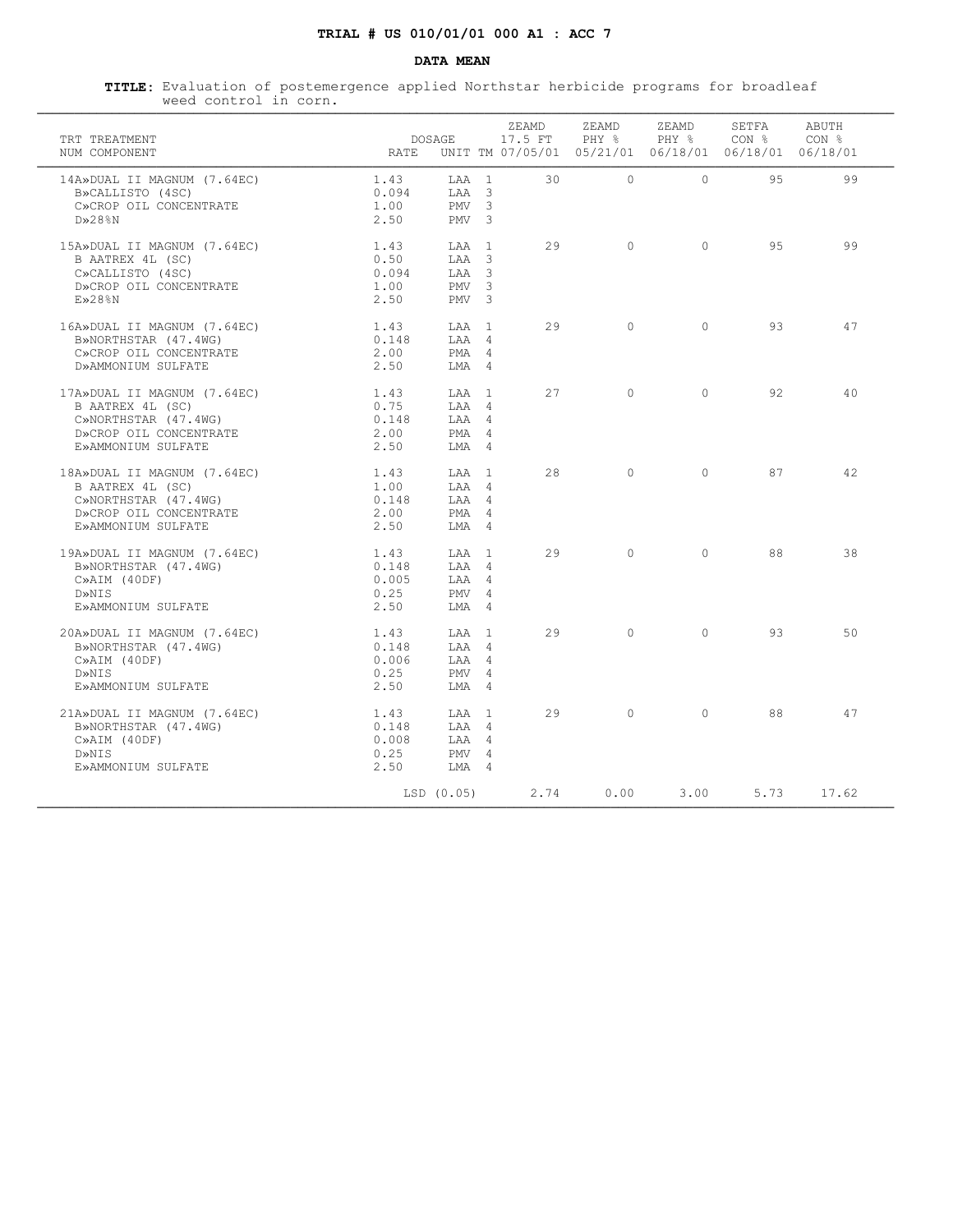### **DATA MEAN**

 **TITLE:** Evaluation of postemergence applied Northstar herbicide programs for broadleaf weed control in corn.  **CREATED:** 06/04/2001 **REVISED:** 11/30/2001 **COMPLETED:** N

 **PROJECT TYPE:** HERBICIDE

 **LOCATION:** AMES, IA **RESEARCHED BY:** IA State University  **DESIGN:** RANDOMIZED COMPLETE BLOCK DESIGN

**PLOT SIZE:** 10.00 FT **WIDE X** 25.00 FT **LONG REPS: 03 REPS: 03** 

| TRT TREATMENT<br>NUM COMPONENT                                                                                                                                  |                                        | <b>DOSAGE</b>                                           |    | $\begin{tabular}{lcccccc}AMATA & CHEAL & XANST & ZEAMD & ZEAMD \\ CON & 8 & CON & 8 & PHY & 8 & PHY & 8 \end{tabular}$<br>RATE UNIT TM 06/18/01 06/18/01 06/18/01 06/29/01 07/06/01 |    |                |            |  |
|-----------------------------------------------------------------------------------------------------------------------------------------------------------------|----------------------------------------|---------------------------------------------------------|----|-------------------------------------------------------------------------------------------------------------------------------------------------------------------------------------|----|----------------|------------|--|
| 1A»DUAL II MAGNUM (7.64EC)                                                                                                                                      | 1.43                                   |                                                         |    | LAA 1 98 55                                                                                                                                                                         |    | 32<br>$\Omega$ | $\Omega$   |  |
| 2A»DUAL II MAGNUM (7.64EC)<br>B AATREX 4L (SC)                                                                                                                  | 1.43<br>0.75                           | LAA 2                                                   |    | LAA 1 96 89                                                                                                                                                                         |    | 60 0           | $\Omega$   |  |
| 3A»DUAL II MAGNUM (7.64EC)<br>B AATREX 4L (SC)                                                                                                                  | 1.43<br>1.00                           | LAA 1<br>LAA 2                                          |    | 91 99                                                                                                                                                                               | 65 | $\Omega$       | $\Omega$   |  |
| 4A»DUAL II MAGNUM (7.64EC) 1.43<br>B»NORTHSTAR (47.4WG)<br>C»CROP OIL CONCENTRATE<br>D»AMMONIUM SULFATE                                                         | 0.148<br>2.00<br>2.50                  | $T.AA$ 1<br>LAA 3<br>PMA 3<br>LMA 3                     |    | 99 99 99                                                                                                                                                                            | 99 | $\Omega$       | $\Omega$   |  |
| 5A»DUAL II MAGNUM (7.64EC) 1.43<br>B AATREX 4L (SC)<br>C»NORTHSTAR (47.4WG)<br>D»CROP OIL CONCENTRATE<br>E»AMMONIUM SULFATE                                     | 0.75<br>0.148<br>2.00<br>2.50          | LAA 1<br>LAA 2<br>LAA 3<br>PMA 3<br>LMA 3               | 99 | 99                                                                                                                                                                                  | 99 | $\bigcirc$     | $\bigcirc$ |  |
| 6A»DUAL II MAGNUM $(7.64EC)$ 1.43<br>B AATREX 4L (SC) 1.00<br>CNMOREUCEAR (47.4WC) 1.00<br>C»NORTHSTAR (47.4WG)<br>D»CROP OIL CONCENTRATE<br>E»AMMONIUM SULFATE | 0.148<br>2.00<br>2.50                  | $T.AA$ 1<br>LAA 2<br>LAA 3<br>PMA <sub>3</sub><br>LMA 3 |    | 99 99 99                                                                                                                                                                            |    | $\Omega$       | $\Omega$   |  |
| 7A»DUAL II MAGNUM (7.64EC) 1.43<br>B AATREX 4L (SC)<br>C»CROP OIL CONCENTRATE<br>D»AMMONIUM SULFATE                                                             | 0.75<br>2.00<br>2.50                   | T.AA 1<br>LAA 3<br>PMA <sub>3</sub><br>LMA <sub>3</sub> | 99 | 99                                                                                                                                                                                  | 99 | $\overline{0}$ | 2          |  |
| 8A»DUAL II MAGNUM (7.64EC) 1.43<br>B AATREX 4L (SC)<br>C»CROP OIL CONCENTRATE<br>D»AMMONIUM SULFATE                                                             | 1.00<br>2.00<br>2.50                   | LAA 1<br>LAA 3<br>$PMA$ 3<br>LMA 3                      |    | 99 99                                                                                                                                                                               | 99 | $\Omega$       | $\Omega$   |  |
| 9A»DUAL II MAGNUM (7.64EC)<br>B AATREX 4L (SC)<br>C»NORTHSTAR (47.4WG)<br>D»CROP OIL CONCENTRATE<br>E»AMMONIUM SULFATE                                          | 1.43<br>0.75<br>0.148<br>2.00<br>2.50  | LAA 1<br>LAA 3<br>LAA 3<br>PMA <sub>3</sub><br>LMA 3    |    | 99 99 9                                                                                                                                                                             | 99 | $\overline{0}$ | $\Omega$   |  |
| $10A \times DUAL$ II MAGNUM $(7.64EC)$ 1.43<br>B AATREX 4L (SC)<br>C»NORTHSTAR (47.4WG)<br>D»CROP OIL CONCENTRATE<br>E»AMMONIUM SULFATE                         | 1.00<br>0.148<br>2.00<br>2.50          | LAA 1<br>LAA 3<br>LAA 3<br>PMA <sub>3</sub><br>LMA 3    | 99 | 99                                                                                                                                                                                  | 99 | $\Omega$       | $\Omega$   |  |
| 11A»DUAL II MAGNUM (7.64EC)<br>B»NORTHSTAR (47.4WG)<br>$C\gg AIM$ (40DF)<br>D»NIS<br>E»AMMONIUM SULFATE                                                         | 1.43<br>0.148<br>0.005<br>0.25<br>2.50 | LAA 1<br>LAA 3<br>LAA 3<br>PMV 3<br>LMA 3               | 99 | 99                                                                                                                                                                                  | 98 |                |            |  |
| 12A»DUAL II MAGNUM (7.64EC)<br>B»NORTHSTAR (47.4WG)<br>$C\gg AIM$ (40DF)<br>D»NIS<br>E»AMMONIUM SULFATE                                                         | 1.43<br>0.148<br>0.006<br>0.25<br>2.50 | LAA 1<br>LAA 3<br>LAA 3<br>PMV <sub>3</sub><br>LMA 3    | 99 | 99                                                                                                                                                                                  | 99 | $\circ$        | 5          |  |
| 13A»DUAL II MAGNUM (7.64EC)<br>B»NORTHSTAR (47.4WG)<br>$C\gg AIM$ (40DF)<br>D»NIS<br>E»AMMONIUM SULFATE                                                         | 1.43<br>0.148<br>0.008<br>0.25<br>2.50 | LAA 1<br>LAA 3<br>LAA 3<br>PMV <sub>3</sub><br>LMA 3    | 99 | 99                                                                                                                                                                                  | 99 | $\Omega$       | 5          |  |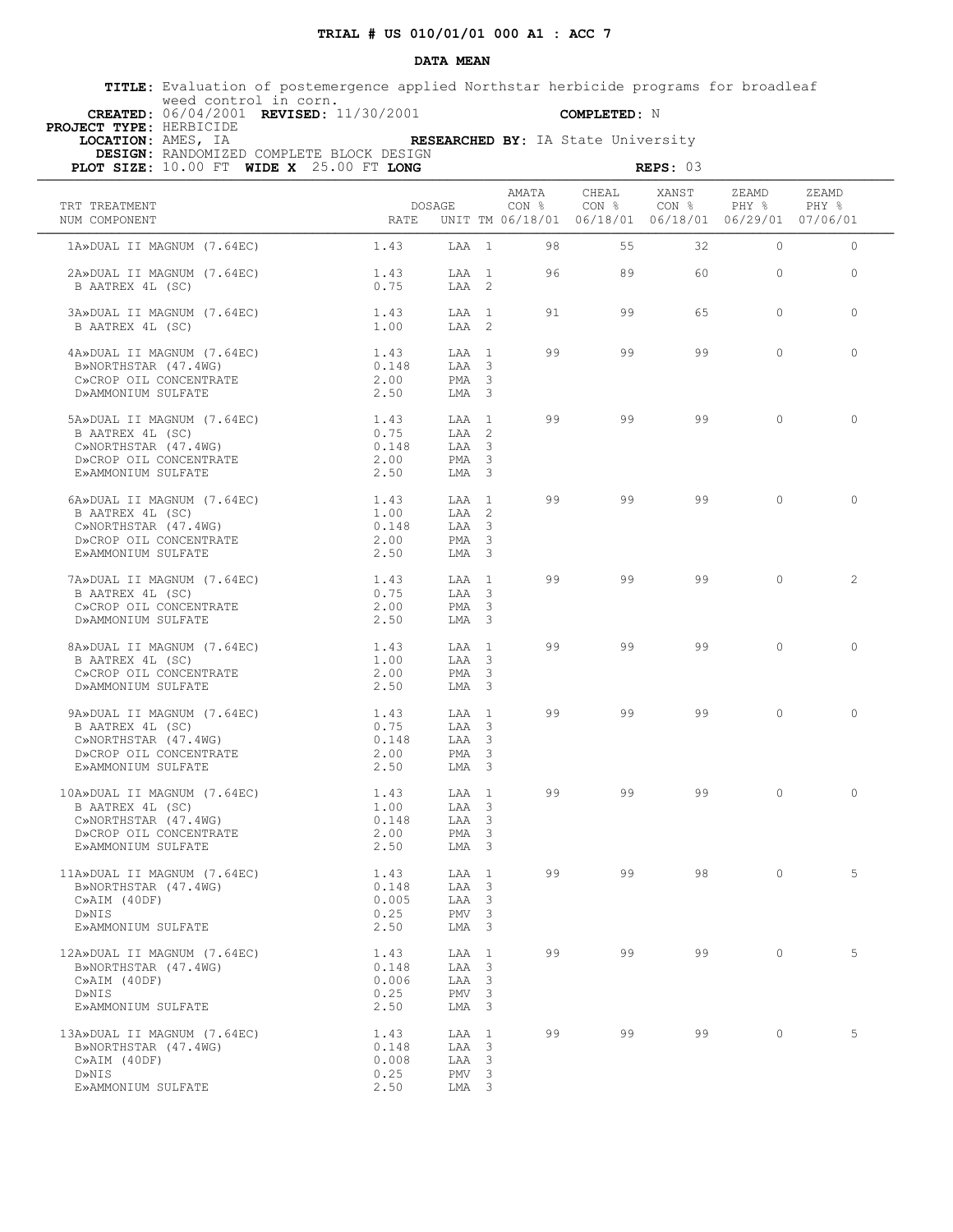### **DATA MEAN**

| CHEAL<br>XANST<br>AMATA<br>ZEAMD<br>ZEAMD<br><b>DOSAGE</b><br>CON %<br>CON <sub>8</sub><br>CON <sub>8</sub><br>PHY %<br>PHY %<br>TRT TREATMENT<br>UNIT TM 06/18/01 06/18/01 06/18/01 06/29/01 07/06/01<br>NUM COMPONENT<br>RATE<br>99<br>$\Omega$<br>$\Omega$<br>14A»DUAL II MAGNUM (7.64EC)<br>1.43<br>LAA 1<br>99<br>99<br>0.094<br>$TAA$ 3<br>B»CALLISTO (4SC)<br>1.00<br>PMV <sub>3</sub><br>C»CROP OIL CONCENTRATE<br>2.50<br>D»28%N<br>PMV <sub>3</sub><br>LAA 1<br>99<br>99<br>99<br>$\Omega$<br>$\bigcap$<br>15A»DUAL II MAGNUM (7.64EC)<br>1.43<br>0.50<br>$TAA$ 3<br>B AATREX 4L (SC)<br>0.094<br>$TAA$ 3<br>C»CALLISTO (4SC)<br>D»CROP OIL CONCENTRATE<br>PMV <sub>3</sub><br>1.00<br>E>28%N<br>2.50<br>PMV <sub>3</sub><br>90<br>53<br>30<br>$\Omega$<br>$\bigcap$<br>16A»DUAL II MAGNUM (7.64EC)<br>1.43<br>T.AA 1<br>B»NORTHSTAR (47.4WG)<br>0.148<br>LAA 4<br>2.00<br>C»CROP OIL CONCENTRATE<br>PMA 4<br>D»AMMONIUM SULFATE<br>2.50<br>LMA 4<br>96<br>48<br>35<br>$\Omega$<br>1.43<br>$\bigcirc$<br>17A»DUAL II MAGNUM (7.64EC)<br>T.AA 1<br>B AATREX 4L (SC)<br>0.75<br>LAA 4<br>0.148<br>LAA 4<br>C»NORTHSTAR (47.4WG)<br>2.00<br>D»CROP OIL CONCENTRATE<br>PMA 4<br>2.50<br>E»AMMONIUM SULFATE<br>$LMA$ 4<br>90<br>50<br>42.<br>$\Omega$<br>$\bigcirc$<br>1.43<br>T.AA 1<br>18A»DUAL II MAGNUM (7.64EC)<br>B AATREX 4L (SC)<br>1.00<br>LAA 4<br>0.148<br>$T.A.A$ 4<br>C»NORTHSTAR (47.4WG)<br>2.00<br>PMA 4<br>D»CROP OIL CONCENTRATE<br>2.50<br>E»AMMONIUM SULFATE<br>LMA 4<br>$\Omega$<br>$\cap$<br>95<br>53<br>43<br>19A»DUAL II MAGNUM (7.64EC)<br>1.43<br>LAA 1<br>0.148<br>LAA 4<br>B»NORTHSTAR (47.4WG)<br>0.005<br>LAA 4<br>$C\gg AIM$ (40DF)<br>0.25<br>PMV 4<br>D»NIS<br>E»AMMONIUM SULFATE<br>2.50<br>$LMA$ 4<br>95<br>55<br>48<br>$\Omega$<br>$\Omega$<br>1.43<br>LAA 1<br>20A»DUAL II MAGNUM (7.64EC)<br>0.148<br>LAA 4<br>B»NORTHSTAR (47.4WG)<br>0.006<br>LAA 4<br>$C\gg AIM$ (40DF)<br>D»NIS<br>0.25<br>PMV 4<br>T.MA 4<br>E»AMMONIUM SULFATE<br>2.50<br>50<br>$\Omega$<br>$\Omega$<br>LAA 1<br>92<br>43<br>1.43<br>21A»DUAL II MAGNUM (7.64EC)<br>B»NORTHSTAR (47.4WG)<br>0.148<br>$T.A.A$ 4<br>LAA 4<br>$C\gg AIM$ (40DF)<br>0.008<br>0.25<br>$PMV = 4$<br>D»NIS<br>2.50<br>E»AMMONIUM SULFATE<br>LMA 4<br>LSD (0.05)<br>5.00<br>23.06<br>22.87<br>0.00<br>1.00 | weed control in corn. |  |  |  |  |
|-----------------------------------------------------------------------------------------------------------------------------------------------------------------------------------------------------------------------------------------------------------------------------------------------------------------------------------------------------------------------------------------------------------------------------------------------------------------------------------------------------------------------------------------------------------------------------------------------------------------------------------------------------------------------------------------------------------------------------------------------------------------------------------------------------------------------------------------------------------------------------------------------------------------------------------------------------------------------------------------------------------------------------------------------------------------------------------------------------------------------------------------------------------------------------------------------------------------------------------------------------------------------------------------------------------------------------------------------------------------------------------------------------------------------------------------------------------------------------------------------------------------------------------------------------------------------------------------------------------------------------------------------------------------------------------------------------------------------------------------------------------------------------------------------------------------------------------------------------------------------------------------------------------------------------------------------------------------------------------------------------------------------------------------------------------------------------------------------------------------------------------------------------------------------------------------------------------------------------------------------------------------------------------------------------|-----------------------|--|--|--|--|
|                                                                                                                                                                                                                                                                                                                                                                                                                                                                                                                                                                                                                                                                                                                                                                                                                                                                                                                                                                                                                                                                                                                                                                                                                                                                                                                                                                                                                                                                                                                                                                                                                                                                                                                                                                                                                                                                                                                                                                                                                                                                                                                                                                                                                                                                                                     |                       |  |  |  |  |
|                                                                                                                                                                                                                                                                                                                                                                                                                                                                                                                                                                                                                                                                                                                                                                                                                                                                                                                                                                                                                                                                                                                                                                                                                                                                                                                                                                                                                                                                                                                                                                                                                                                                                                                                                                                                                                                                                                                                                                                                                                                                                                                                                                                                                                                                                                     |                       |  |  |  |  |
|                                                                                                                                                                                                                                                                                                                                                                                                                                                                                                                                                                                                                                                                                                                                                                                                                                                                                                                                                                                                                                                                                                                                                                                                                                                                                                                                                                                                                                                                                                                                                                                                                                                                                                                                                                                                                                                                                                                                                                                                                                                                                                                                                                                                                                                                                                     |                       |  |  |  |  |
|                                                                                                                                                                                                                                                                                                                                                                                                                                                                                                                                                                                                                                                                                                                                                                                                                                                                                                                                                                                                                                                                                                                                                                                                                                                                                                                                                                                                                                                                                                                                                                                                                                                                                                                                                                                                                                                                                                                                                                                                                                                                                                                                                                                                                                                                                                     |                       |  |  |  |  |
|                                                                                                                                                                                                                                                                                                                                                                                                                                                                                                                                                                                                                                                                                                                                                                                                                                                                                                                                                                                                                                                                                                                                                                                                                                                                                                                                                                                                                                                                                                                                                                                                                                                                                                                                                                                                                                                                                                                                                                                                                                                                                                                                                                                                                                                                                                     |                       |  |  |  |  |
|                                                                                                                                                                                                                                                                                                                                                                                                                                                                                                                                                                                                                                                                                                                                                                                                                                                                                                                                                                                                                                                                                                                                                                                                                                                                                                                                                                                                                                                                                                                                                                                                                                                                                                                                                                                                                                                                                                                                                                                                                                                                                                                                                                                                                                                                                                     |                       |  |  |  |  |
|                                                                                                                                                                                                                                                                                                                                                                                                                                                                                                                                                                                                                                                                                                                                                                                                                                                                                                                                                                                                                                                                                                                                                                                                                                                                                                                                                                                                                                                                                                                                                                                                                                                                                                                                                                                                                                                                                                                                                                                                                                                                                                                                                                                                                                                                                                     |                       |  |  |  |  |
|                                                                                                                                                                                                                                                                                                                                                                                                                                                                                                                                                                                                                                                                                                                                                                                                                                                                                                                                                                                                                                                                                                                                                                                                                                                                                                                                                                                                                                                                                                                                                                                                                                                                                                                                                                                                                                                                                                                                                                                                                                                                                                                                                                                                                                                                                                     |                       |  |  |  |  |
|                                                                                                                                                                                                                                                                                                                                                                                                                                                                                                                                                                                                                                                                                                                                                                                                                                                                                                                                                                                                                                                                                                                                                                                                                                                                                                                                                                                                                                                                                                                                                                                                                                                                                                                                                                                                                                                                                                                                                                                                                                                                                                                                                                                                                                                                                                     |                       |  |  |  |  |
|                                                                                                                                                                                                                                                                                                                                                                                                                                                                                                                                                                                                                                                                                                                                                                                                                                                                                                                                                                                                                                                                                                                                                                                                                                                                                                                                                                                                                                                                                                                                                                                                                                                                                                                                                                                                                                                                                                                                                                                                                                                                                                                                                                                                                                                                                                     |                       |  |  |  |  |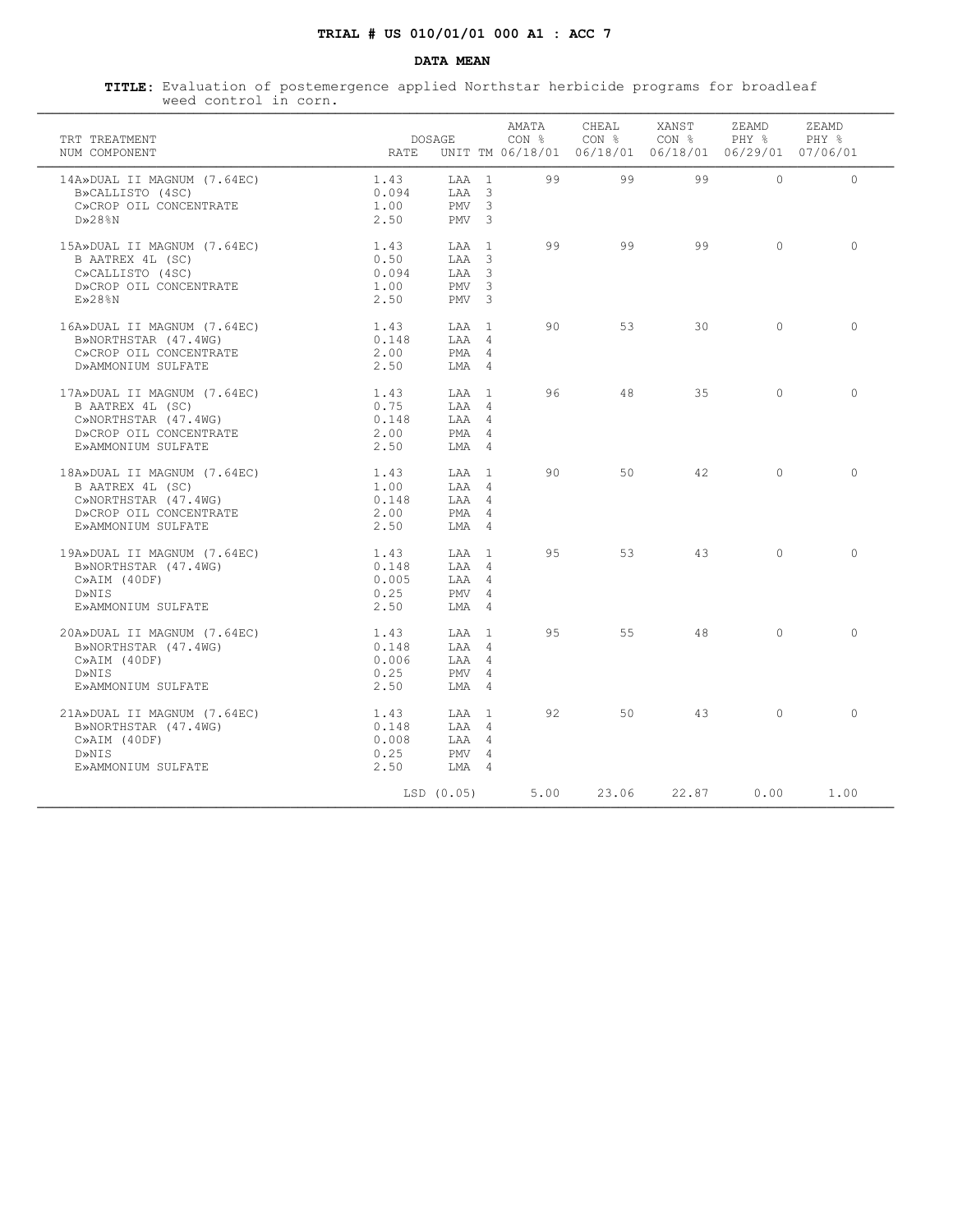### **DATA MEAN**

 **TITLE:** Evaluation of postemergence applied Northstar herbicide programs for broadleaf weed control in corn.  **CREATED:** 06/04/2001 **REVISED:** 11/30/2001 **COMPLETED:** N

 **PROJECT TYPE:** HERBICIDE

 **LOCATION:** AMES, IA **RESEARCHED BY:** IA State University

|  | DESIGN: RANDOMIZED COMPLETE BLOCK DESIGN                          |
|--|-------------------------------------------------------------------|
|  | <b>PLOT SIZE:</b> $10.00$ FT <b>WIDE X</b> $25.00$ FT <b>LONG</b> |

| PLOT SIZE: 10.00 FT WIDE X 25.00 FT LONG                                                                                |                                        |                                                                                             |                |                | REPS: 03                                                                          |                           |                |
|-------------------------------------------------------------------------------------------------------------------------|----------------------------------------|---------------------------------------------------------------------------------------------|----------------|----------------|-----------------------------------------------------------------------------------|---------------------------|----------------|
| TRT TREATMENT<br>NUM COMPONENT                                                                                          | DOSAGE<br><b>RATE</b>                  |                                                                                             | SETFA<br>CON % | ABUTH<br>CON % | AMATA<br>CON <sub>8</sub><br>UNIT TM 07/06/01 07/06/01 07/06/01 07/06/01 07/06/01 | CHEAL<br>CON <sub>8</sub> | XANST<br>CON % |
| 1A»DUAL II MAGNUM (7.64EC)                                                                                              | 1.43                                   | LAA 1                                                                                       | 92             | 37             | 95                                                                                | 48                        | 32             |
| 2A»DUAL II MAGNUM (7.64EC)<br>B AATREX 4L (SC)                                                                          | 1.43<br>0.75                           | LAA 1<br>LAA 2                                                                              | 93             | 62             | 97                                                                                | 83                        | 60             |
| 3A»DUAL II MAGNUM (7.64EC)<br>B AATREX 4L (SC)                                                                          | 1.43<br>1.00                           | LAA 1<br>$T.AA$ 2                                                                           | 90             | 91             | 91                                                                                | 98                        | 65             |
| 4A»DUAL II MAGNUM (7.64EC)<br>B»NORTHSTAR (47.4WG)<br>C»CROP OIL CONCENTRATE<br>D»AMMONIUM SULFATE                      | 1.43<br>0.148<br>2.00<br>2.50          | LAA 1<br>LAA 3<br>$PMA$ 3<br>LMA 3                                                          | 96             | 99             | 99                                                                                | 99                        | 99             |
| 5A»DUAL II MAGNUM (7.64EC)<br>B AATREX 4L (SC)<br>C»NORTHSTAR (47.4WG)<br>D»CROP OIL CONCENTRATE                        | 1.43<br>0.75<br>0.148<br>2.00          | LAA 1<br>LAA 2<br>LAA 3<br>PMA <sub>3</sub>                                                 | 96             | 99             | 99                                                                                | 99                        | 99             |
| E»AMMONIUM SULFATE<br>6A»DUAL II MAGNUM (7.64EC)<br>B AATREX 4L (SC)                                                    | 2.50<br>1.43<br>1.00                   | $LMA$ 3<br>LAA 1<br>LAA 2                                                                   | 96             | 99             | 99                                                                                | 99                        | 99             |
| C»NORTHSTAR (47.4WG)<br>D»CROP OIL CONCENTRATE<br>E»AMMONIUM SULFATE                                                    | 0.148<br>2.00<br>2.50                  | LAA 3<br>PMA <sub>3</sub><br>LMA 3                                                          |                |                |                                                                                   |                           |                |
| 7A»DUAL II MAGNUM (7.64EC)<br>B AATREX 4L (SC)<br>C»CROP OIL CONCENTRATE<br>D»AMMONIUM SULFATE                          | 1.43<br>0.75<br>2.00<br>2.50           | LAA 1<br>LAA 3<br>PMA <sub>3</sub><br>LMA 3                                                 | 96             | 99             | 99                                                                                | 99                        | 99             |
| 8A»DUAL II MAGNUM (7.64EC)<br>B AATREX 4L (SC)<br>C»CROP OIL CONCENTRATE<br>D»AMMONIUM SULFATE                          | 1.43<br>1.00<br>2.00<br>2.50           | LAA 1<br>LAA 3<br>PMA 3<br>LMA 3                                                            | 95             | 96             | 99                                                                                | 99                        | 99             |
| 9A»DUAL II MAGNUM (7.64EC)<br>B AATREX 4L (SC)<br>C»NORTHSTAR (47.4WG)<br>D»CROP OIL CONCENTRATE<br>E»AMMONIUM SULFATE  | 1.43<br>0.75<br>0.148<br>2.00<br>2.50  | LAA 1<br>LAA 3<br>LAA 3<br>PMA<br>$\overline{\mathbf{3}}$<br>LMA <sub>3</sub>               | 96             | 99             | 99                                                                                | 99                        | 99             |
| 10A»DUAL II MAGNUM (7.64EC)<br>B AATREX 4L (SC)<br>C»NORTHSTAR (47.4WG)<br>D»CROP OIL CONCENTRATE<br>E»AMMONIUM SULFATE | 1.43<br>1.00<br>0.148<br>2.00<br>2.50  | LAA 1<br>LAA 3<br>LAA 3<br>PMA <sub>3</sub><br>LMA <sub>3</sub>                             | 99             | 99             | 99                                                                                | 99                        | 99             |
| 11A»DUAL II MAGNUM (7.64EC)<br>B»NORTHSTAR (47.4WG)<br>$C\gg AIM$ (40DF)<br>D»NIS<br>E»AMMONIUM SULFATE                 | 1.43<br>0.148<br>0.005<br>0.25<br>2.50 | LAA 1<br>LAA 3<br>LAA 3<br>PMV <sub>3</sub><br>LMA 3                                        | 95             | 99             | 99                                                                                | 99                        | 99             |
| 12A»DUAL II MAGNUM (7.64EC)<br>B»NORTHSTAR (47.4WG)<br>$C\gg AIM$ (40DF)<br>D»NIS<br>E»AMMONIUM SULFATE                 | 1.43<br>0.148<br>0.006<br>0.25<br>2.50 | LAA 1<br>LAA<br>$\overline{\mathbf{3}}$<br>LAA 3<br>$\overline{\mathbf{3}}$<br>PMV<br>LMA 3 | 98             | 99             | 99                                                                                | 99                        | 99             |
| 13A»DUAL II MAGNUM (7.64EC)<br>B»NORTHSTAR (47.4WG)<br>$C\gg AIM$ (40DF)<br>D»NIS<br>E»AMMONIUM SULFATE                 | 1.43<br>0.148<br>0.008<br>0.25<br>2.50 | LAA 1<br>LAA 3<br>LAA 3<br>PMV <sub>3</sub><br>LMA 3                                        | 95             | 99             | 99                                                                                | 99                        | 99             |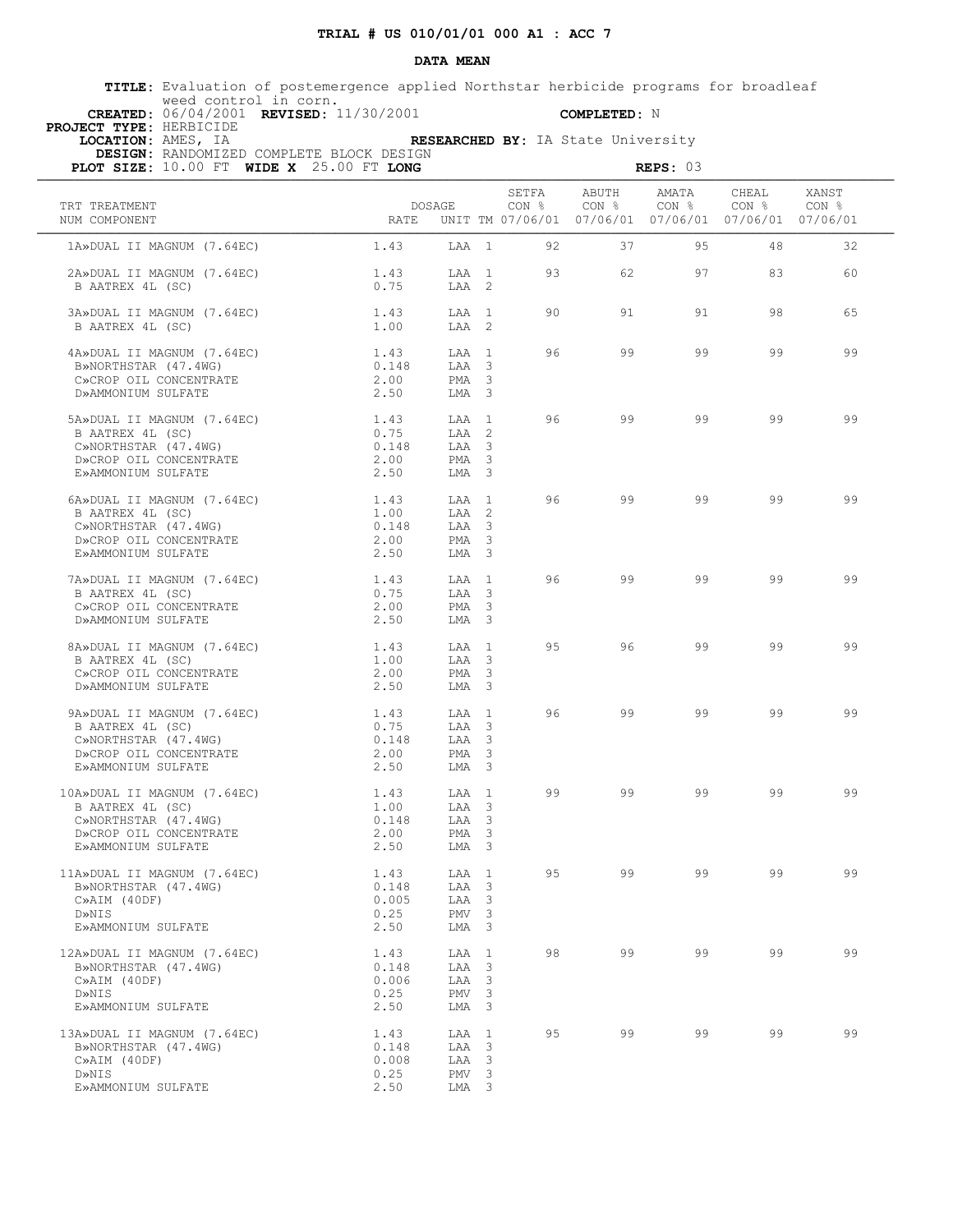### **DATA MEAN**

| TRT TREATMENT<br>NUM COMPONENT                                                                                          | RATE                                   | DOSAGE                                                 |                               | SETFA<br>CON % | ABUTH<br>CON % | AMATA<br>CON <sub>8</sub><br>UNIT TM 07/06/01 07/06/01 07/06/01 07/06/01 07/06/01 | CHEAL<br>CON % | XANST<br>CON <sub>8</sub> |
|-------------------------------------------------------------------------------------------------------------------------|----------------------------------------|--------------------------------------------------------|-------------------------------|----------------|----------------|-----------------------------------------------------------------------------------|----------------|---------------------------|
| 14A»DUAL II MAGNUM (7.64EC)<br>B»CALLISTO (4SC)<br>C»CROP OIL CONCENTRATE<br>$D \gg 28$ %N                              | 1.43<br>0.094<br>1.00<br>2.50          | LAA 1<br>$T.AA$ 3<br>PMV<br>PMV                        | -3<br>$\overline{\mathbf{3}}$ | 93             | 99             | 99                                                                                | 99             | 99                        |
| 15A»DUAL II MAGNUM (7.64EC)<br>B AATREX 4L (SC)<br>C»CALLISTO (4SC)<br>D»CROP OIL CONCENTRATE<br>E>28%N                 | 1.43<br>0.50<br>0.094<br>1.00<br>2.50  | LAA 1<br>$TAA$ 3<br>$TAA$ 3<br>PMV<br>PMV <sub>3</sub> | $\overline{\mathbf{3}}$       | 9.5            | 99             | 99                                                                                | 99             | 99                        |
| 16A»DUAL II MAGNUM (7.64EC)<br>B»NORTHSTAR (47.4WG)<br>C»CROP OIL CONCENTRATE<br>D»AMMONIUM SULFATE                     | 1.43<br>0.148<br>2.00<br>2.50          | T.AA 1<br>LAA 4<br>PMA 4<br>LMA 4                      |                               | 93             | 99             | 99                                                                                | 9.5            | 99                        |
| 17A»DUAL II MAGNUM (7.64EC)<br>B AATREX 4L (SC)<br>C»NORTHSTAR (47.4WG)<br>D»CROP OIL CONCENTRATE<br>E»AMMONIUM SULFATE | 1.43<br>0.75<br>0.148<br>2.00<br>2.50  | T.AA 1<br>$T.A.A$ 4<br>LAA 4<br>PMA 4<br>$LMA$ 4       |                               | 92             | 98             | 99                                                                                | 99             | 99                        |
| 18A»DUAL II MAGNUM (7.64EC)<br>B AATREX 4L (SC)<br>C»NORTHSTAR (47.4WG)<br>D»CROP OIL CONCENTRATE<br>E»AMMONIUM SULFATE | 1.43<br>1.00<br>0.148<br>2.00<br>2.50  | $T.A.A$ 1<br>LAA 4<br>LAA 4<br>PMA 4<br>LMA 4          |                               | 88             | 99             | 99                                                                                | 99             | 99                        |
| 19A»DUAL II MAGNUM (7.64EC)<br>B»NORTHSTAR (47.4WG)<br>$C\gg AIM$ (40DF)<br>D»NIS<br>E»AMMONIUM SULFATE                 | 1.43<br>0.148<br>0.005<br>0.25<br>2.50 | LAA 1<br>LAA 4<br>LAA 4<br>PMV 4<br>LMA 4              |                               | 90             | 99             | 99                                                                                | 98             | 99                        |
| 20A»DUAL II MAGNUM (7.64EC)<br>B»NORTHSTAR (47.4WG)<br>$C\gg AIM$ (40DF)<br>D»NIS<br>E»AMMONIUM SULFATE                 | 1.43<br>0.148<br>0.006<br>0.25<br>2.50 | LAA 1<br>LAA 4<br>LAA 4<br>PMV 4<br>T.MA 4             |                               | 95             | 88             | 99                                                                                | 95             | 89                        |
| 21A»DUAL II MAGNUM (7.64EC)<br>B»NORTHSTAR (47.4WG)<br>$C\gg AIM$ (40DF)<br>D»NIS<br>E»AMMONIUM SULFATE                 | 1.43<br>0.148<br>0.008<br>0.25<br>2.50 | LAA 1<br>$T.A.A$ 4<br>LAA 4<br>PMV<br>LMA 4            | $\overline{4}$                | 88             | 99             | 99                                                                                | 98             | 99                        |
|                                                                                                                         |                                        | LSD (0.05)                                             |                               | 5.08           | 14.53          | 3.20                                                                              | 7.06           | 19.34                     |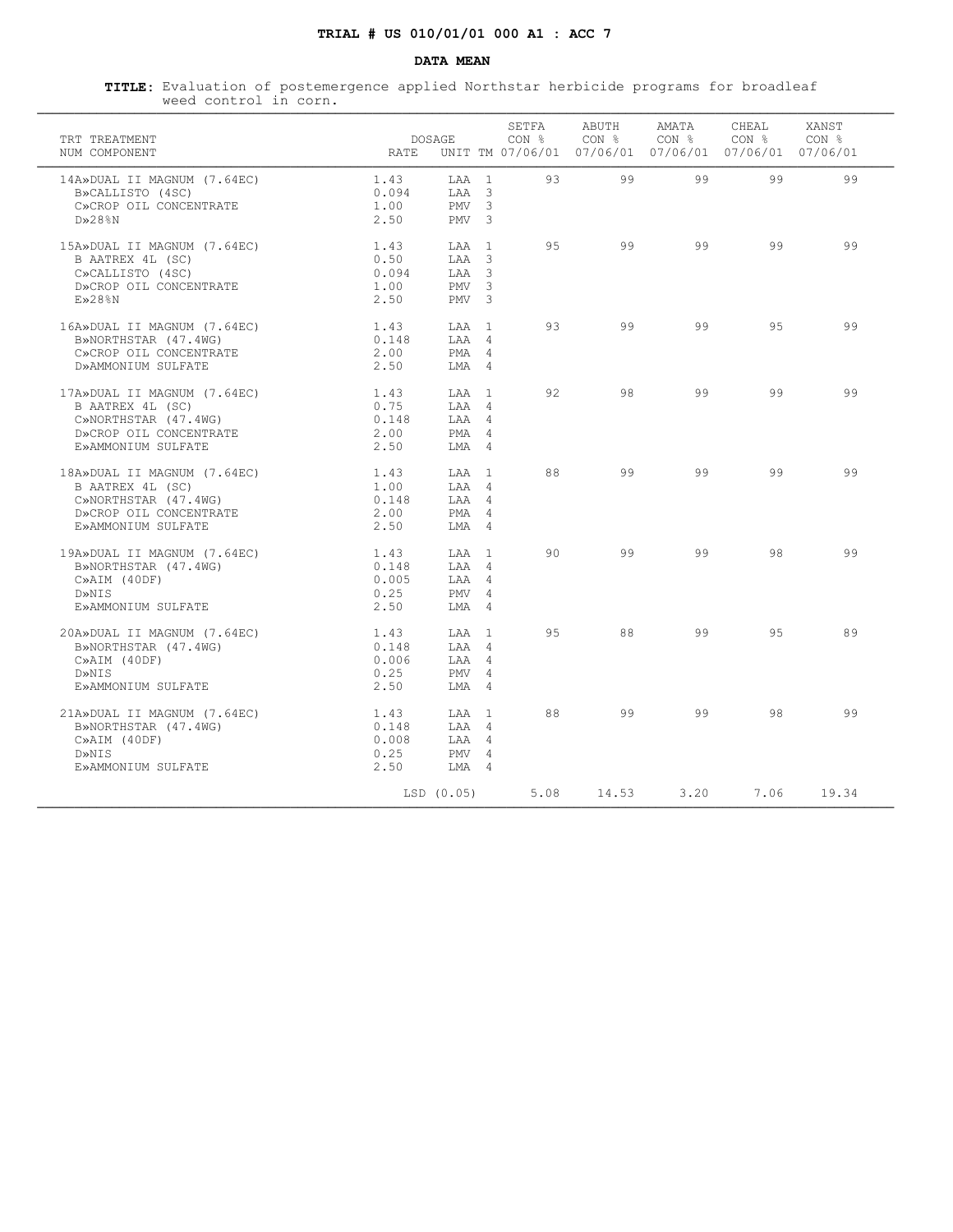### **DATA MEAN**

 **TITLE:** Evaluation of postemergence applied Northstar herbicide programs for broadleaf weed control in corn.  **CREATED:** 06/04/2001 **REVISED:** 11/30/2001 **COMPLETED:** N

 **PROJECT TYPE:** HERBICIDE

 **LOCATION:** AMES, IA **RESEARCHED BY:** IA State University  **DESIGN:** RANDOMIZED COMPLETE BLOCK DESIGN

| PLOT SIZE: 10.00 FT WIDE X 25.00 FT LONG                                                                                |                                        |                                                                               |                |                | REPS: 03                  |                                                                                   |                |
|-------------------------------------------------------------------------------------------------------------------------|----------------------------------------|-------------------------------------------------------------------------------|----------------|----------------|---------------------------|-----------------------------------------------------------------------------------|----------------|
| TRT TREATMENT<br>NUM COMPONENT                                                                                          | DOSAGE<br>RATE.                        |                                                                               | ZEAMD<br>PHY % | SETFA<br>CON & | ABUTH<br>CON <sub>8</sub> | AMATA<br>CON <sub>8</sub><br>UNIT TM 07/06/01 08/20/01 08/20/01 08/20/01 08/20/01 | CHEAL<br>CON % |
| 1A»DUAL II MAGNUM (7.64EC)                                                                                              | 1.43                                   | LAA 1                                                                         | $\circ$        | 83             | 20                        | 95                                                                                | 47             |
| 2A»DUAL II MAGNUM (7.64EC)<br>B AATREX 4L (SC)                                                                          | 1.43<br>0.75                           | LAA 1<br>LAA 2                                                                | $\circ$        | 90             | 62                        | 95                                                                                | 83             |
| 3A»DUAL II MAGNUM (7.64EC)<br>B AATREX 4L (SC)                                                                          | 1.43<br>1.00                           | LAA 1<br>LAA 2                                                                | $\circ$        | 87             | 91                        | 93                                                                                | 95             |
| 4A»DUAL II MAGNUM (7.64EC)<br>B»NORTHSTAR (47.4WG)<br>C»CROP OIL CONCENTRATE                                            | 1.43<br>0.148<br>2.00                  | LAA 1<br>LAA 3<br>$PMA$ 3                                                     | $\Omega$       | 90             | 99                        | 99                                                                                | 99             |
| D»AMMONIUM SULFATE                                                                                                      | 2.50                                   | LMA 3                                                                         |                |                |                           |                                                                                   |                |
| 5A»DUAL II MAGNUM (7.64EC)<br>B AATREX 4L (SC)<br>C»NORTHSTAR (47.4WG)<br>D»CROP OIL CONCENTRATE<br>E»AMMONIUM SULFATE  | 1.43<br>0.75<br>0.148<br>2.00<br>2.50  | LAA 1<br>LAA 2<br>LAA 3<br>PMA <sub>3</sub><br>LMA <sub>3</sub>               | $\circ$        | 92             | 99                        | 99                                                                                | 99             |
| 6A»DUAL II MAGNUM (7.64EC)<br>B AATREX 4L (SC)<br>C»NORTHSTAR (47.4WG)<br>D»CROP OIL CONCENTRATE                        | 1.43<br>1.00<br>0.148<br>2.00          | LAA 1<br>LAA 2<br>LAA 3<br>PMA <sub>3</sub>                                   | $\circ$        | 96             | 99                        | 99                                                                                | 99             |
| E»AMMONIUM SULFATE<br>7A»DUAL II MAGNUM (7.64EC)<br>B AATREX 4L (SC)<br>C»CROP OIL CONCENTRATE<br>D»AMMONIUM SULFATE    | 2.50<br>1.43<br>0.75<br>2.00<br>2.50   | $LMA$ 3<br>LAA 1<br>LAA 3<br>PMA <sub>3</sub><br>LMA 3                        | $\overline{2}$ | 93             | 96                        | 99                                                                                | 99             |
| 8A»DUAL II MAGNUM (7.64EC)<br>B AATREX 4L (SC)<br>C»CROP OIL CONCENTRATE<br>D»AMMONIUM SULFATE                          | 1.43<br>1.00<br>2.00<br>2.50           | LAA 1<br>LAA 3<br>PMA <sub>3</sub><br>LMA 3                                   | $\Omega$       | 93             | 96                        | 99                                                                                | 99             |
| 9A»DUAL II MAGNUM (7.64EC)<br>B AATREX 4L (SC)<br>C»NORTHSTAR (47.4WG)<br>D»CROP OIL CONCENTRATE<br>E»AMMONIUM SULFATE  | 1.43<br>0.75<br>0.148<br>2.00<br>2.50  | LAA 1<br>LAA 3<br>LAA 3<br>PMA<br>$\overline{\mathbf{3}}$<br>LMA 3            | $\circ$        | 95             | 99                        | 99                                                                                | 99             |
| 10A»DUAL II MAGNUM (7.64EC)<br>B AATREX 4L (SC)<br>C»NORTHSTAR (47.4WG)<br>D»CROP OIL CONCENTRATE<br>E»AMMONIUM SULFATE | 1.43<br>1.00<br>0.148<br>2.00<br>2.50  | LAA 1<br>LAA 3<br>LAA 3<br>PMA <sub>3</sub><br>LMA 3                          | $\circ$        | 98             | 99                        | 99                                                                                | 99             |
| 11A»DUAL II MAGNUM (7.64EC)<br>B»NORTHSTAR (47.4WG)<br>$C\gg AIM$ (40DF)<br>D»NIS<br>E»AMMONIUM SULFATE                 | 1.43<br>0.148<br>0.005<br>0.25<br>2.50 | LAA 1<br>LAA 3<br>LAA 3<br>PMV <sub>3</sub><br>LMA 3                          | 5              | 92             | 99                        | 98                                                                                | 99             |
| 12A»DUAL II MAGNUM (7.64EC)<br>B»NORTHSTAR (47.4WG)<br>$C\gg AIM$ (40DF)<br>D»NIS<br>E»AMMONIUM SULFATE                 | 1.43<br>0.148<br>0.006<br>0.25<br>2.50 | LAA 1<br>LAA<br>$\overline{\mathbf{3}}$<br>LAA 3<br>PMV <sub>3</sub><br>LMA 3 | 5              | 92             | 99                        | 98                                                                                | 99             |
| 13A»DUAL II MAGNUM (7.64EC)<br>B»NORTHSTAR (47.4WG)<br>$C\gg AIM$ (40DF)<br>D»NIS<br>E»AMMONIUM SULFATE                 | 1.43<br>0.148<br>0.008<br>0.25<br>2.50 | LAA 1<br>LAA 3<br>LAA 3<br>PMV <sub>3</sub><br>LMA 3                          | 5              | 90             | 99                        | 96                                                                                | 99             |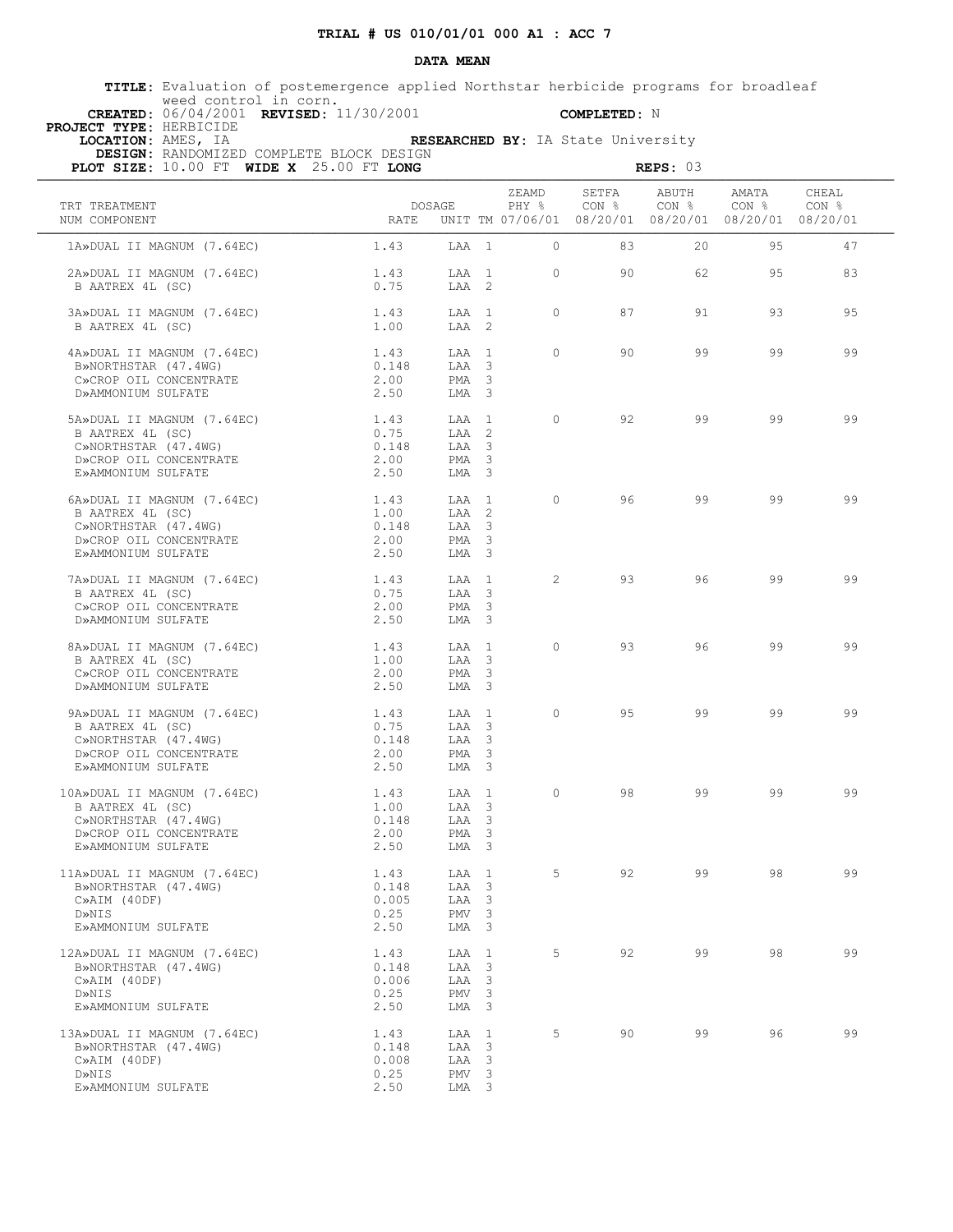### **DATA MEAN**

| TRT TREATMENT<br>NUM COMPONENT                                                                                          | RATE                                   | DOSAGE                                                              |                         | ZEAMD<br>PHY % | SETFA<br>CON % | ABUTH<br>CON <sub>8</sub><br>UNIT TM 07/06/01 08/20/01 08/20/01 08/20/01 08/20/01 | AMATA<br>CON % | CHEAL<br>CON % |
|-------------------------------------------------------------------------------------------------------------------------|----------------------------------------|---------------------------------------------------------------------|-------------------------|----------------|----------------|-----------------------------------------------------------------------------------|----------------|----------------|
| 14A»DUAL II MAGNUM (7.64EC)<br>B»CALLISTO (4SC)<br>C»CROP OIL CONCENTRATE<br>$D \gg 28$ %N                              | 1.43<br>0.094<br>1.00<br>2.50          | LAA 1<br>$TAA$ 3<br>PMV<br>PMV <sub>3</sub>                         | $\overline{\mathbf{3}}$ | $\Omega$       | 88             | 99                                                                                | 99             | 99             |
| 15A»DUAL II MAGNUM (7.64EC)<br>B AATREX 4L (SC)<br>C»CALLISTO (4SC)<br>D»CROP OIL CONCENTRATE<br>E>28%N                 | 1.43<br>0.50<br>0.094<br>1.00<br>2.50  | LAA 1<br>$TAA$ 3<br>$TAA$ 3<br>PMV <sub>3</sub><br>PMV <sub>3</sub> |                         | $\Omega$       | 92             | 99                                                                                | 98             | 99             |
| 16A»DUAL II MAGNUM (7.64EC)<br>B»NORTHSTAR (47.4WG)<br>C»CROP OIL CONCENTRATE<br>D»AMMONIUM SULFATE                     | 1.43<br>0.148<br>2.00<br>2.50          | T.AA 1<br>LAA 4<br>PMA 4<br>LMA 4                                   |                         | $\Omega$       | 92             | 99                                                                                | 99             | 99             |
| 17A»DUAL II MAGNUM (7.64EC)<br>B AATREX 4L (SC)<br>C»NORTHSTAR (47.4WG)<br>D»CROP OIL CONCENTRATE<br>E»AMMONIUM SULFATE | 1.43<br>0.75<br>0.148<br>2.00<br>2.50  | T.AA 1<br>$T.A.A$ 4<br>LAA 4<br>PMA 4<br>$LMA$ 4                    |                         | $\Omega$       | 90             | 99                                                                                | 99             | 99             |
| 18A»DUAL II MAGNUM (7.64EC)<br>B AATREX 4L (SC)<br>C»NORTHSTAR (47.4WG)<br>D»CROP OIL CONCENTRATE<br>E»AMMONIUM SULFATE | 1.43<br>1.00<br>0.148<br>2.00<br>2.50  | T.AA 1<br>LAA 4<br>$T.A.A$ 4<br>PMA 4<br>LMA 4                      |                         | $\Omega$       | 87             | 99                                                                                | 99             | 99             |
| 19A»DUAL II MAGNUM (7.64EC)<br>B»NORTHSTAR (47.4WG)<br>$C\gg AIM$ (40DF)<br>D»NIS<br>E»AMMONIUM SULFATE                 | 1.43<br>0.148<br>0.005<br>0.25<br>2.50 | T.AA 1<br>LAA 4<br>LAA 4<br>PMV 4<br>$LMA$ 4                        |                         | $\Omega$       | 90             | 99                                                                                | 99             | 99             |
| 20A»DUAL II MAGNUM (7.64EC)<br>B»NORTHSTAR (47.4WG)<br>$C\gg AIM$ (40DF)<br>D»NIS<br>E»AMMONIUM SULFATE                 | 1.43<br>0.148<br>0.006<br>0.25<br>2.50 | LAA 1<br>LAA 4<br>LAA 4<br>PMV 4<br>T.MA 4                          |                         | $\Omega$       | 93             | 88                                                                                | 99             | 96             |
| 21A»DUAL II MAGNUM (7.64EC)<br>B»NORTHSTAR (47.4WG)<br>$C\gg AIM$ (40DF)<br>D»NIS<br>E»AMMONIUM SULFATE                 | 1.43<br>0.148<br>0.008<br>0.25<br>2.50 | LAA 1<br>$T.A.A$ 4<br>LAA 4<br>PMV 4<br>LMA 4                       |                         | $\Omega$       | 87             | 99                                                                                | 99             | 99             |
|                                                                                                                         |                                        | LSD (0.05)                                                          |                         | 1.00           | 6.71           | 14.46                                                                             | 2.58           | 5.90           |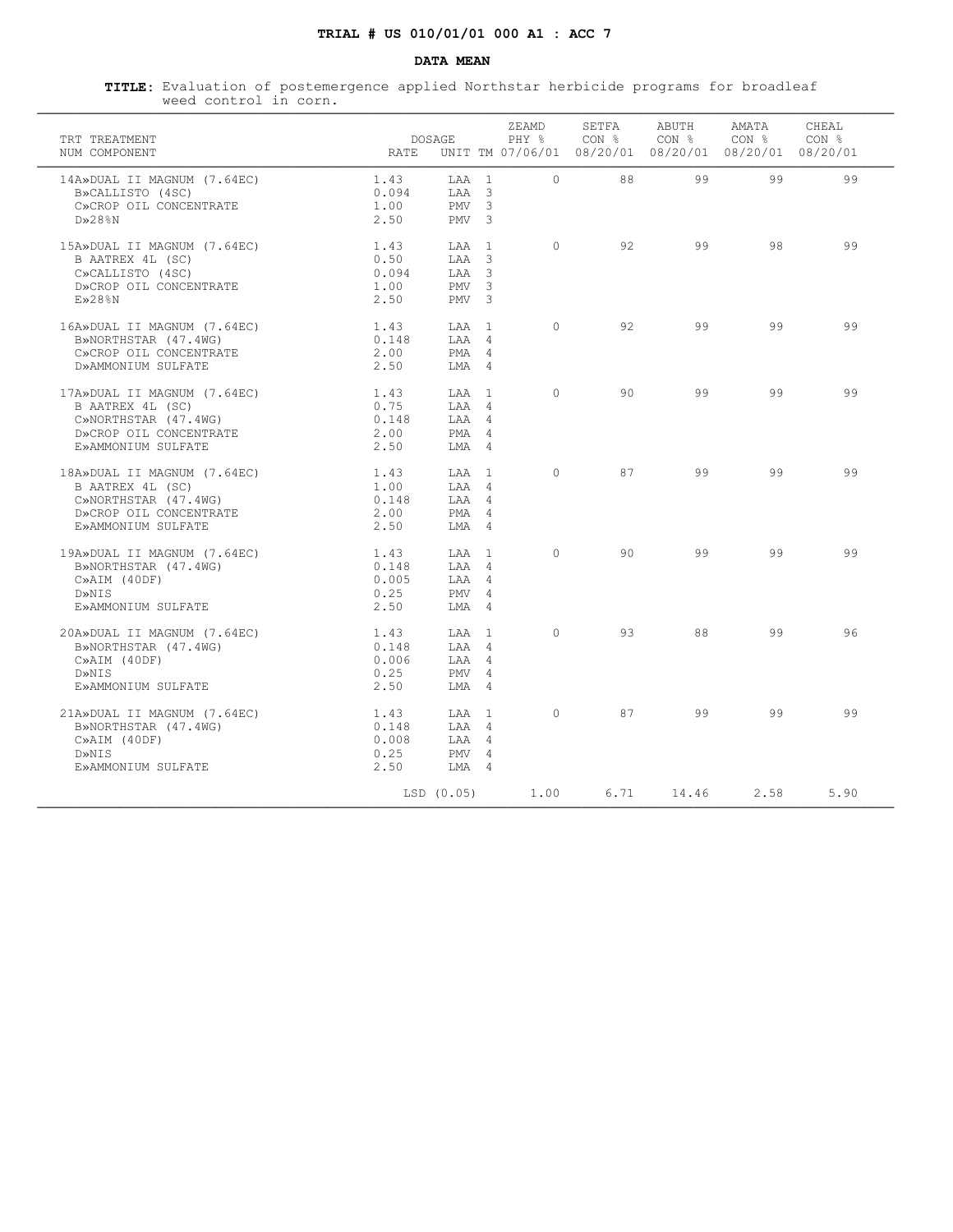### **DATA MEAN**

|                         |                       | TITLE: Evaluation of postemergence applied Northstar herbicide programs for broadleaf |  |                     |  |  |
|-------------------------|-----------------------|---------------------------------------------------------------------------------------|--|---------------------|--|--|
|                         | weed control in corn. |                                                                                       |  |                     |  |  |
|                         |                       | <b>CREATED:</b> $06/04/2001$ <b>REVISED:</b> $11/30/2001$                             |  | <b>COMPLETED:</b> N |  |  |
| BBATRAM MILBR UPPDICIDE |                       |                                                                                       |  |                     |  |  |

 **PROJECT TYPE:** HERBICIDE

 **DESIGN:** RANDOMIZED COMPLETE BLOCK DESIGN

 **LOCATION:** AMES, IA **RESEARCHED BY:** IA State University

| PLOT SIZE: 10.00 FT WIDE X 25.00 FT LONG                                                                                                                                                                                                                                      |               |                           |   | REPS: 03                |                                    |  |
|-------------------------------------------------------------------------------------------------------------------------------------------------------------------------------------------------------------------------------------------------------------------------------|---------------|---------------------------|---|-------------------------|------------------------------------|--|
| TRT TREATMENT<br>NUM COMPONENT                                                                                                                                                                                                                                                | RATE          | DOSAGE                    |   | XANST<br>$CON \$ $BU/A$ | ZEAMD<br>UNIT TM 08/20/01 10/02/01 |  |
| 1A»DUAL II MAGNUM (7.64EC)                                                                                                                                                                                                                                                    | 1.43          | LAA 1                     |   | 30                      | 181                                |  |
| 2A»DUAL II MAGNUM (7.64EC)                                                                                                                                                                                                                                                    | 1.43          | LAA 1                     |   | 60                      | 182                                |  |
| B AATREX 4L (SC)                                                                                                                                                                                                                                                              | 0.75          | LAA 2                     |   |                         |                                    |  |
| 3A»DUAL II MAGNUM (7.64EC) 1.43                                                                                                                                                                                                                                               |               | LAA 1                     |   | 65                      | 212                                |  |
| B AATREX 4L (SC)                                                                                                                                                                                                                                                              | 1.00          | LAA 2                     |   |                         |                                    |  |
| 4A»DUAL II MAGNUM (7.64EC) 1.43                                                                                                                                                                                                                                               |               | LAA 1                     |   | 99                      | 182                                |  |
| B»NORTHSTAR (47.4WG)<br>C»CROP OIL CONCENTRATE                                                                                                                                                                                                                                | 0.148         | LAA 3                     |   |                         |                                    |  |
|                                                                                                                                                                                                                                                                               | 2.00          | PMA <sub>3</sub>          |   |                         |                                    |  |
| D»AMMONIUM SULFATE                                                                                                                                                                                                                                                            | 2.50          | LMA 3                     |   |                         |                                    |  |
| 5A»DUAL II MAGNUM (7.64EC) 1.43<br>B AATREX 4L (SC) 0.75<br>C»NORTHSTAR (47.4WG) 0.148<br>D»CROP OIL CONCENTRATE 2.00<br>E»AMMONIUM SULFATE 2.50                                                                                                                              |               | LAA 1                     |   | 99                      | 189                                |  |
|                                                                                                                                                                                                                                                                               |               | LAA 2                     |   |                         |                                    |  |
|                                                                                                                                                                                                                                                                               | 0.148         | LAA 3                     |   |                         |                                    |  |
|                                                                                                                                                                                                                                                                               |               | PMA <sub>3</sub>          |   |                         |                                    |  |
|                                                                                                                                                                                                                                                                               |               | LMA 3                     |   |                         |                                    |  |
| 6A»DUAL II MAGNUM (7.64EC) 1.43                                                                                                                                                                                                                                               |               | LAA 1                     |   | 99                      | 196                                |  |
|                                                                                                                                                                                                                                                                               | 1.00          | LAA 2                     |   |                         |                                    |  |
| B AATREX 4L (SC)<br>C»NORTHSTAR (47.4WG)<br>D»CROP OIL CONCENTRATE                                                                                                                                                                                                            | 0.148         | LAA 3                     |   |                         |                                    |  |
|                                                                                                                                                                                                                                                                               | 2.00          | PMA <sub>3</sub>          |   |                         |                                    |  |
| E»AMMONIUM SULFATE                                                                                                                                                                                                                                                            | 2.50          | LMA 3                     |   |                         |                                    |  |
| $\begin{tabular}{lllllllll} 7A\texttt{*DUAL} & \texttt{II} & \texttt{MAGNUM} & (7.64EC) & & & & 1.43 \\ \texttt{B} & \texttt{AATERX} & \texttt{4L} & (\texttt{SC}) & & & 0.75 \\ \texttt{C\texttt{*CROP} & \texttt{OLIL} & \texttt{CONCENTRATE}} & & & 2.00 \\ \end{tabular}$ |               | LAA 1                     |   | 99                      | 208                                |  |
|                                                                                                                                                                                                                                                                               |               | LAA 3                     |   |                         |                                    |  |
|                                                                                                                                                                                                                                                                               |               | PMA <sub>3</sub>          |   |                         |                                    |  |
| D»AMMONIUM SULFATE                                                                                                                                                                                                                                                            | 2.50          | LMA 3                     |   |                         |                                    |  |
| 8A»DUAL II MAGNUM (7.64EC)                                                                                                                                                                                                                                                    | 1.43          | LAA 1                     |   | 99                      | 217                                |  |
| B AATREX 4L (SC)                                                                                                                                                                                                                                                              | 1.00          | LAA 3                     |   |                         |                                    |  |
| C ALLENDA AN ANCHE CONCENTRATE                                                                                                                                                                                                                                                | 2.00          | PMA <sub>3</sub>          |   |                         |                                    |  |
| D»AMMONIUM SULFATE                                                                                                                                                                                                                                                            | 2.50          | LMA 3                     |   |                         |                                    |  |
| 9A»DUAL II MAGNUM (7.64EC) 1.43<br>B AATREX 4L (SC) 0.75<br>C MORTHSTAR (47 4WG) 0.148                                                                                                                                                                                        |               | LAA 1                     |   | 99                      | 195                                |  |
|                                                                                                                                                                                                                                                                               |               | LAA 3                     |   |                         |                                    |  |
| C»NORTHSTAR (47.4WG)                                                                                                                                                                                                                                                          | 0.148         | LAA 3                     |   |                         |                                    |  |
| D»CROP OIL CONCENTRATE<br>E»AMMONITIM SIII FATE                                                                                                                                                                                                                               | 2.00          | PMA <sub>3</sub>          |   |                         |                                    |  |
| E»AMMONIUM SULFATE                                                                                                                                                                                                                                                            | 2.50          | LMA <sub>3</sub>          |   |                         |                                    |  |
| 10A»DUAL II MAGNUM (7.64EC) 1.43<br>B AATREX 4L (SC) 1.00<br>C»NORTHSTAR (47.4WG) 0.148                                                                                                                                                                                       |               | LAA 1                     |   | 99                      | 189                                |  |
|                                                                                                                                                                                                                                                                               |               | LAA 3                     |   |                         |                                    |  |
|                                                                                                                                                                                                                                                                               | 0.148         | LAA 3                     |   |                         |                                    |  |
| D»CROP OIL CONCENTRATE<br>E»AMMONIUM SULFATE                                                                                                                                                                                                                                  | 2.00<br>2.50  | PMA <sub>3</sub><br>LMA 3 |   |                         |                                    |  |
|                                                                                                                                                                                                                                                                               |               |                           |   |                         |                                    |  |
| 11A»DUAL II MAGNUM (7.64EC)                                                                                                                                                                                                                                                   | 1.43          | LAA 1                     |   | 99                      | 178                                |  |
| B»NORTHSTAR (47.4WG)                                                                                                                                                                                                                                                          | 0.148         | LAA 3                     |   |                         |                                    |  |
| $C\gg AIM$ (40DF)<br>D»NIS                                                                                                                                                                                                                                                    | 0.005<br>0.25 | LAA 3<br>PMV <sub>3</sub> |   |                         |                                    |  |
| E»AMMONIUM SULFATE                                                                                                                                                                                                                                                            | 2.50          | LMA 3                     |   |                         |                                    |  |
|                                                                                                                                                                                                                                                                               |               |                           |   |                         |                                    |  |
| 12A»DUAL II MAGNUM (7.64EC)<br>B»NORTHSTAR (47.4WG)                                                                                                                                                                                                                           | 1.43<br>0.148 | LAA 1<br>LAA              | 3 | 99                      | 181                                |  |
| $C\gg AIM$ (40DF)                                                                                                                                                                                                                                                             | 0.006         | LAA 3                     |   |                         |                                    |  |
| D»NIS                                                                                                                                                                                                                                                                         | 0.25          | PMV <sub>3</sub>          |   |                         |                                    |  |
| E»AMMONIUM SULFATE                                                                                                                                                                                                                                                            | 2.50          | LMA 3                     |   |                         |                                    |  |
| 13A»DUAL II MAGNUM (7.64EC)                                                                                                                                                                                                                                                   | 1.43          | LAA 1                     |   | 99                      | 179                                |  |
| B»NORTHSTAR (47.4WG)                                                                                                                                                                                                                                                          | 0.148         | LAA 3                     |   |                         |                                    |  |
| $C\gg AIM$ (40DF)                                                                                                                                                                                                                                                             | 0.008         | LAA 3                     |   |                         |                                    |  |
| D»NIS                                                                                                                                                                                                                                                                         | 0.25          | PMV <sub>3</sub>          |   |                         |                                    |  |
| E»AMMONIUM SULFATE                                                                                                                                                                                                                                                            | 2.50          | LMA 3                     |   |                         |                                    |  |